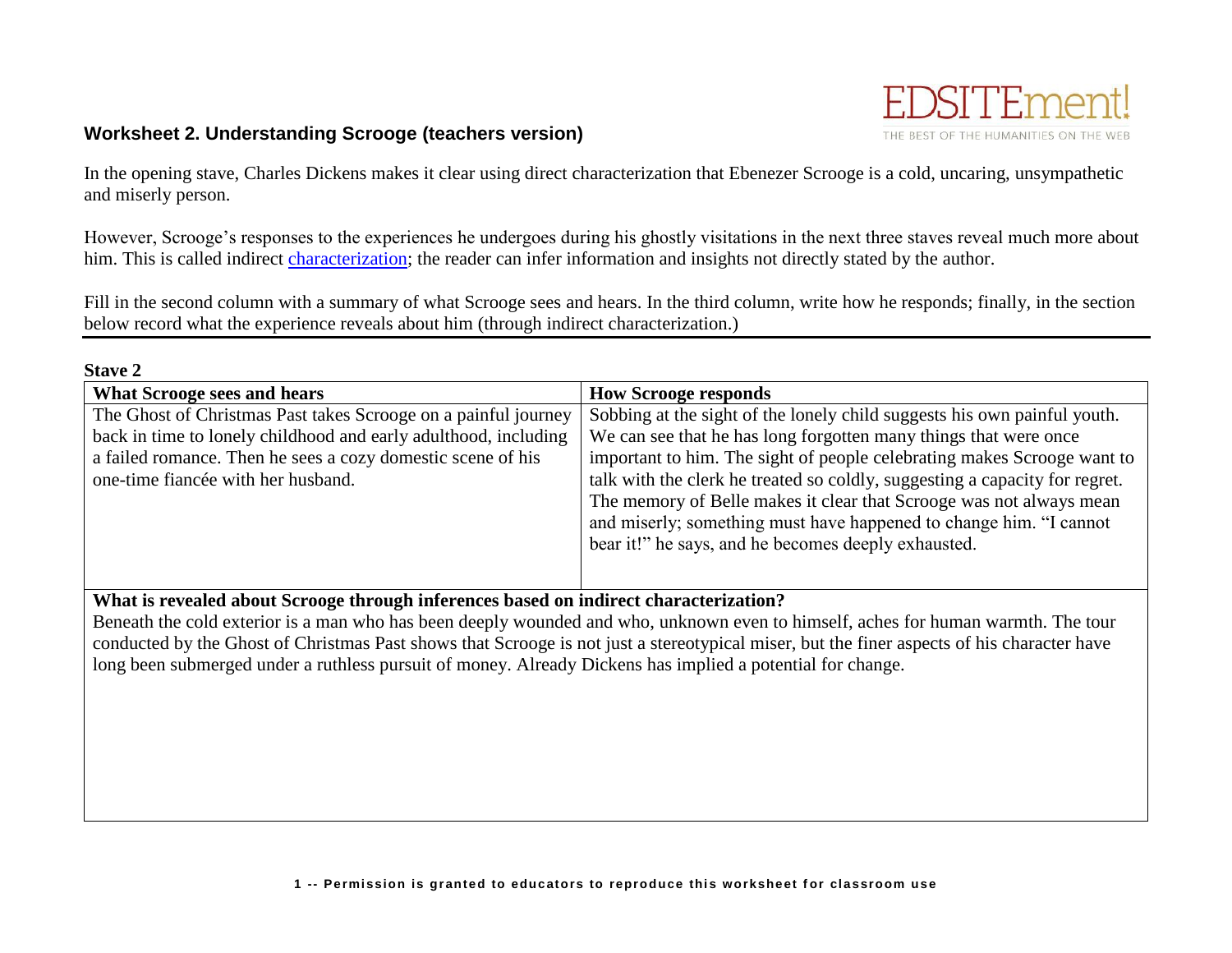#### **Stave 3**

| <b>What Scrooge sees and hears</b>                                                                       | <b>How Scrooge responds</b>                                                  |
|----------------------------------------------------------------------------------------------------------|------------------------------------------------------------------------------|
| The Ghost of Christmas Present first presents Scrooge with a                                             | For the most part, Scrooge is an observer, and one of the things he          |
| vast array of food and then confronts him with a series of                                               | observes is both Cratchit and the nephew toasting him despite the            |
| Christmas scenes. Most important are the visits to the Cratchits                                         | objections of others. He reacts strongly to the sight of Tiny Tim ("Spirit,  |
| and to Scrooge's nephew, but he also sees assorted other                                                 | tell me if Tiny Tim will live"). He also joins invisibly in the games at the |
| people, in various degrees of need and celebration. Finally, the                                         | nephew's home. He is appalled at the sight of Ignorance and Want, and        |
| ghost presents two miserable children whom he identifies as                                              | he hears the ghost echo his own earlier words about prisons and              |
| Ignorance and Want.                                                                                      | workhouses.                                                                  |
|                                                                                                          |                                                                              |
| $\mathbf{v}$ $\mathbf{v}$ $\mathbf{v}$ $\mathbf{v}$ $\mathbf{v}$<br>$\cdots$<br>$\sqrt{a}$<br><b>A</b> 1 | $\blacksquare$                                                               |

### **What is revealed about Scrooge through inferences based on indirect characterization?**

Scrooge's response to Tiny Tim can be surprising, as it contrasts vividly with his earlier behavior and indicates a capacity for compassion. The tiny crippled child pulls at his heartstrings. His joining in the games at the nephew's house and his desire not to leave their festivities so soon demonstrate a long ignored desire to be part of communal celebration and play. We can only guess at his responses to comments he overhears about himself. His horror at the sight of Ignorance and Want suggests a changing attitude toward those mired in poverty and need.